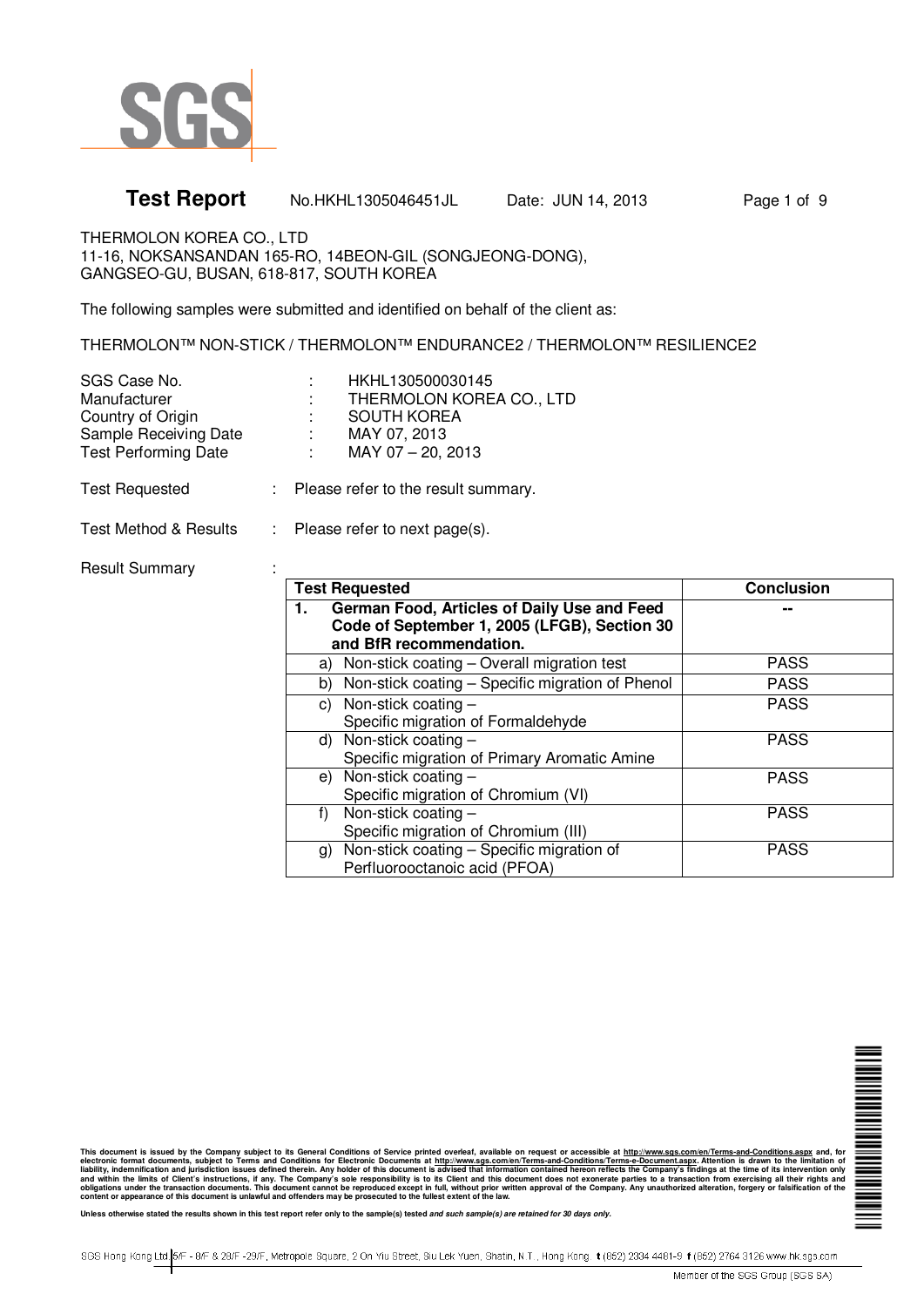

| <b>Test Report</b> | No.HKHL1305046451JL | Date: JUN 14, 2013 | Page 2 of 9 |
|--------------------|---------------------|--------------------|-------------|
|--------------------|---------------------|--------------------|-------------|

Result Summary :

| <b>Test Requested</b>                                                                                          | <b>Conclusion</b> |
|----------------------------------------------------------------------------------------------------------------|-------------------|
| German Food, Articles of Daily Use and Feed<br>2.<br>Code of September 1, 2005 (LFGB), Section<br>30.          |                   |
| a) Metal - Extractable heavy metals                                                                            | <b>PASS</b>       |
| German Food, Articles of Daily Use and Feed<br>3.<br>Code of September 1, 2005 (LFGB), Section<br>31.          | --                |
| a) Sensorial examination odour and taste test                                                                  | <b>PASS</b>       |
| Council of Europe Resolution AP (2004) 1 and<br>4.<br>hence Article 3 of European Regulation No.<br>1935/2004. |                   |
| a) Non-stick coating - Overall migration                                                                       | <b>PASS</b>       |
| European Directive 84/500/EEC and its<br>5.<br>amendment 2005/31/EC - Leachable Lead and<br>Cadmium            | <b>PASS</b>       |
| US FDA 21 CFR 175.300 - Determination of<br>6.<br><b>Amount of Extractives</b>                                 | <b>PASS</b>       |

Signed for and on behalf of SGS Hong Kong Ltd.

Che Wai Leuk, Jerry Section Manager

This document is issued by the Company subject to its General Conditions of Service printed overleaf, available on request or accessible at <u>http://www.sqs.com/en/Terms-and-Conditions.aspx</u> and, for the limits of Client's

**Unless otherwise stated the results shown in this test report refer only to the sample(s) tested and such sample(s) are retained for 30 days only.** 

SGS Hong Kong Ltd. 5/F - 8/F & 28/F -29/F, Metropole Square, 2 On Yiu Street, Siu Lek Yuen, Shatin, N.T., Hong Kong. t (852) 2334 4481-9 f (852) 2764 3126 www.hk.sgs.com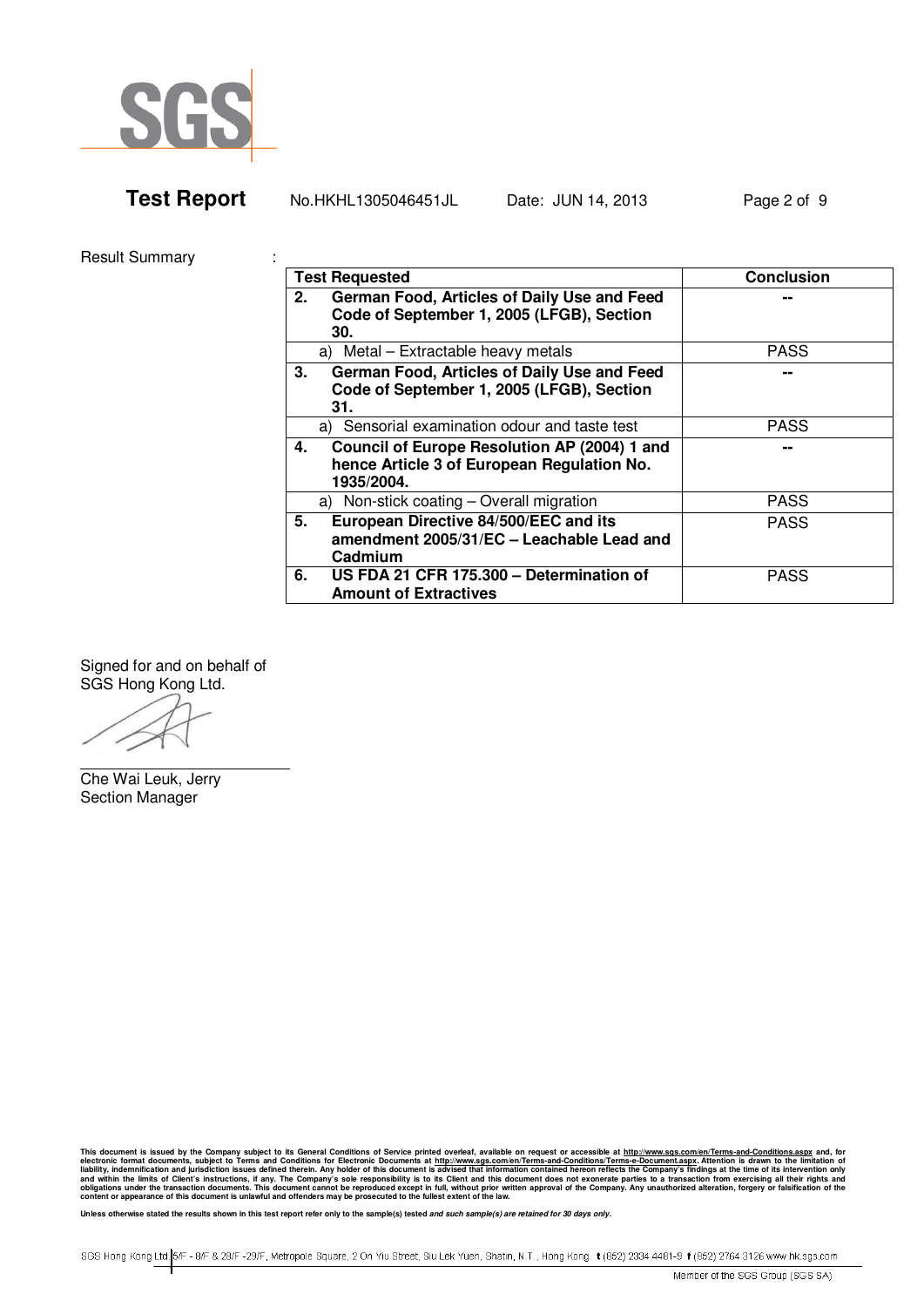

**Test Report** No.HKHL1305046451JL Date: JUN 14, 2013 Page 3 of 9

Test Results :

- **1) German Food, Articles of Daily Use and Feed Code of September 1, 2005 (LFGB), Section 30 and BfR recommendation.**
- a) Non-stick coating Overall migration

Method : With reference to EN 1186-1:2002 for selection of conditions and test methods; EN 1186-9:2002 aqueous food simulants by article filling method; EN 1186-14:2002 substitute test.

| Simulant Used                         | <b>Test Condition</b>      | Result<br>(mg/kg) | Reporting<br>Limit | Permissible<br>Limit |
|---------------------------------------|----------------------------|-------------------|--------------------|----------------------|
|                                       |                            |                   | (mg/kg)            | (mg/kg)              |
| 3% Acetic Acid (W/V) Aqueous Solution | 2 hours at $100^{\circ}$ C | ND.               | 5.0                | 60                   |
| 50% Ethanol (V/V) Aqueous Solution    | 2 hours at 100°C           | <b>ND</b>         | 5.0                | 60                   |
| Fatty food substitute                 |                            |                   |                    |                      |
| 95% Ethanol                           | 6 hours at 60 $\degree$ C  | ND                | 5.0                | 60                   |
| <b>Isooctane</b>                      | 4 hours at 60 $\degree$ C  | ND                | 5.0                | 60                   |
| <b>Comment</b>                        | $- -$                      | <b>PASS</b>       | $- -$              | $- -$                |

Sample Description :

- 1. Metal w/ Grey Non-stick Coating (Pan)
- Note : 1. mg/kg = milligram per kilogram of foodstuff in contact with
	- 2.  $°C = degree Celsius$
	- 3. ND = Not Detected
- b) Non-stick coating Specific migration of Phenol
- Method : Sample preparation in 3% acetic acid (w/v) in aqueous solution at 95°C for 60 minutes, followed by analysis using UV-visible Spectrometry.

| Test Item                    | Result (mg/dm <sup>2</sup> ) | <b>Reporting Limit</b><br>$(mq/dm^2)$ | Permissible Limit<br>$(mq/dm^2)$ |  |
|------------------------------|------------------------------|---------------------------------------|----------------------------------|--|
| Specific migration of Phenol | ND                           | 0.05                                  | 0.05                             |  |
| <b>Comment</b>               | <b>PASS</b>                  | $- -$                                 | $- -$                            |  |

Sample Description :

- Metal w/ Grey Non-stick Coating (Pan)
- Note : 1. mg/dm<sup>2</sup> = milligram per square decimeter
	- 2.  $°C =$  degree Celsius
	- 3. ND = Not Detected

This document is issued by the Company subject to its General Conditions of Service printed overleaf, available on request or accessible at <u>http://www.sqs.com/en/Terms-and-Conditions.aspx</u> and, for the limits of Client's

Unless otherwise stated the results shown in this test report refer only to the sample(s) tested and such sample(s) are retained for 30 days only

SGS Hong Kong Ltd. 5/F - 8/F & 28/F -29/F, Metropole Square, 2 On Yiu Street, Siu Lek Yuen, Shatin, N.T., Hong Kong. t (852) 2334 4481-9 f (852) 2764 3126 www.hk.sgs.com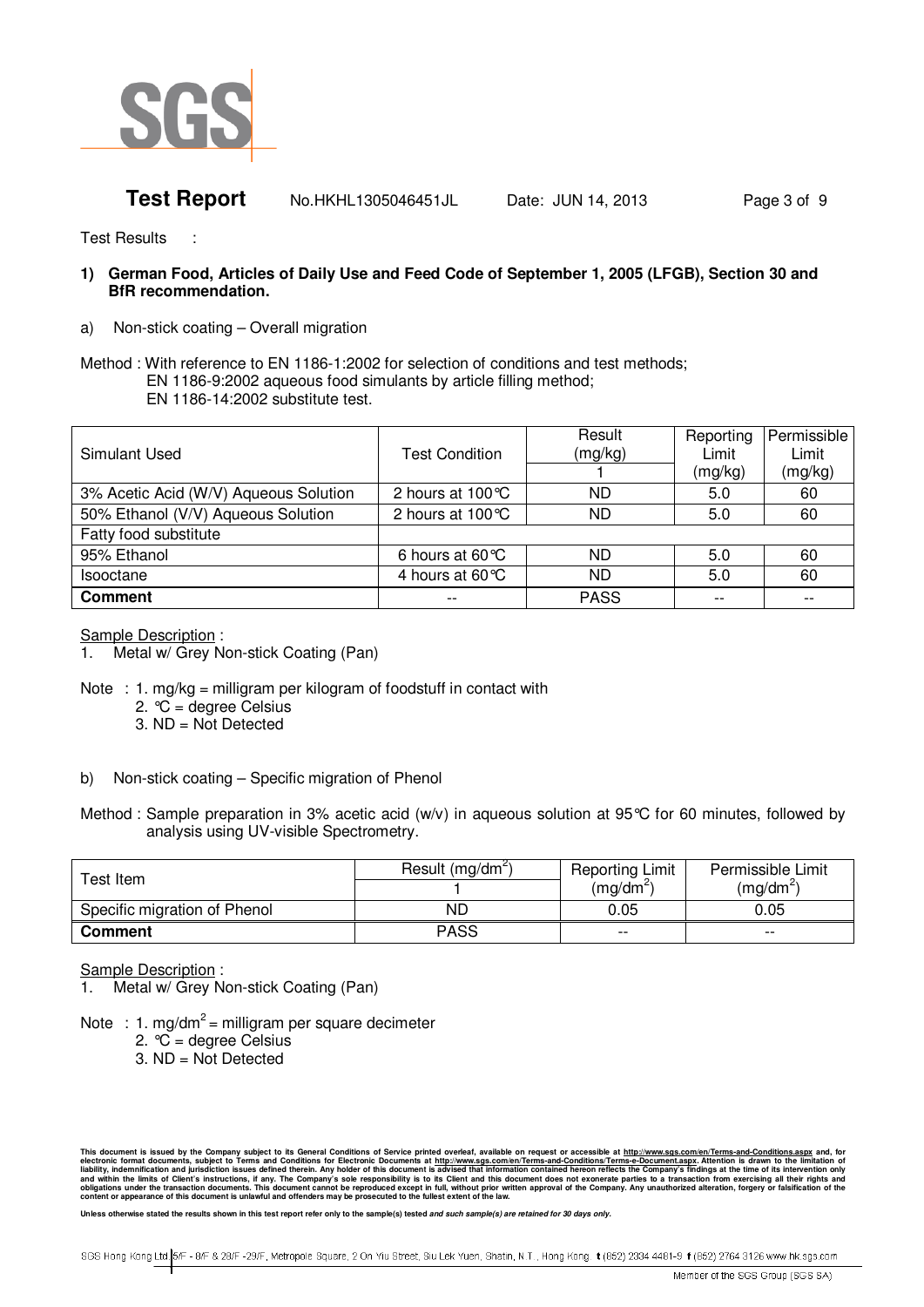

## **Test Report** No.HKHL1305046451JL Date: JUN 14, 2013 Page 4 of 9

Test Results (Con't) :

c) Non-stick coating – Specific migration of Formaldehyde

Method : Sample preparation in 3% acetic acid (w/v) in aqueous solution at 95°C for 60 minutes, followed by analysis using UV-visible Spectrometry.

| Test Item.                         | Result (mg/dm <sup>2</sup> ) | <b>Reporting Limit</b> | Permissible Limit |
|------------------------------------|------------------------------|------------------------|-------------------|
|                                    |                              | (ma/dm <sup>z</sup> '  | $(mq/dm^2)$       |
| Specific migration of Formaldehyde | ND                           |                        | د.ء               |
| <b>Comment</b>                     | <b>PASS</b>                  | $- -$                  | $- -$             |

Sample Description :

1. Metal w/ Grey Non-stick Coating (Pan)

Note : 1. mg/dm<sup>2</sup> = milligram per square decimeter 2.  ${}^{\circ}\!C$  = degree Celsius

3. ND = Not Detected

- d) Non-stick coating Specific migration of Primary Aromatic Amine
- Method : Sample preparation in 3% acetic acid (w/v) in aqueous solution at 95°C for 60 minutes, followed by analysis using UV-visible Spectrometry.

| Test Item l                                            | Result (mg/kg) | <b>Reporting Limit</b><br>(mg/kg) | Requirement    |
|--------------------------------------------------------|----------------|-----------------------------------|----------------|
| Specific migration of<br><b>Primary Aromatic Amine</b> | ND             | 0.02                              | Not detectable |
| <b>Comment</b>                                         | <b>PASS</b>    | $- -$                             | $- -$          |

Sample Description :

Metal w/ Grey Non-stick Coating (Pan)

- Note : 1. mg/kg = milligram per kilogram of foodstuff in contact with
	- 2.  $°C = degree Celsius$
	- 3. ND = Not Detected

This document is issued by the Company subject to its General Conditions of Service printed overleaf, available on request or accessible at <u>http://www.sqs.com/en/Terms-and-Conditions.aspx</u> and, for the limits of Client's

Unless otherwise stated the results shown in this test report refer only to the sample(s) tested and such sample(s) are retained for 30 days only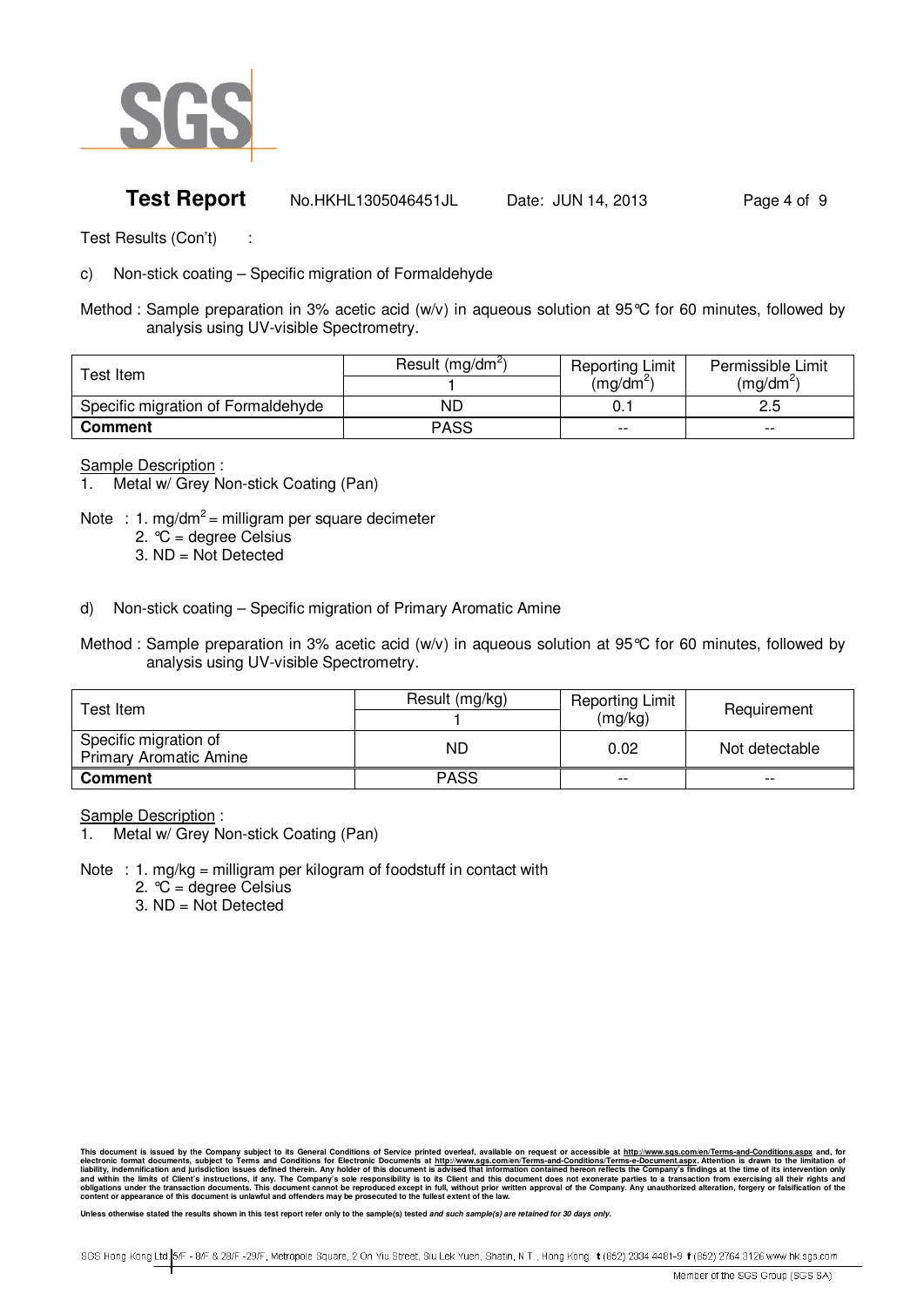

## **Test Report** No.HKHL1305046451JL Date: JUN 14, 2013 Page 5 of 9

Test Results (Con't) :

e) Non-stick coating – Specific migration of Chromium (VI)

Method : Sample preparation in 3% acetic acid (w/v) in aqueous solution at 95°C for 60 minutes, followed by analysis using UV-visible Spectrometry.

| Test Item_                          | Result (mg/L) | <b>Reporting Limit</b><br>(mg/L) | Requirement    |  |
|-------------------------------------|---------------|----------------------------------|----------------|--|
| Specific migration of Chromium (VI) | ND            | 0.02                             | Not detectable |  |
| <b>Comment</b>                      | PASS          | $- -$                            | $- -$          |  |

Sample Description :

1. Metal w/ Grey Non-stick Coating (Pan)

Note : 1. mg/L = milligram per litre 2.  $\widetilde{C}$  = degree Celsius

3. ND = Not Detected

- f) Non-stick coating Specific migration of Chromium (III)
- Method : Sample preparation in 3% acetic acid (w/v) in aqueous solution at 95°C for 60 minutes, followed by analysis using UV-visible Spectrometry and Inductively Coupled Argon Plasma Spectrometry.

| $\mathsf{r}_\mathsf{est}$ Item .     | Result (mg) | <b>Reporting Limit</b> | Permissible Limit |
|--------------------------------------|-------------|------------------------|-------------------|
|                                      |             | (mg)                   | (mg)              |
| Specific migration of Chromium (III) | ND          | 0.02                   | 0.02              |
| <b>Comment</b>                       | PASS        | $- -$                  | $- -$             |

Sample Description :

Metal w/ Grey Non-stick Coating (Pan)

Note : 1.  $mg =$  milligram

- 2.  $°C = degree Celsius$
- 3. ND = Not Detected

This document is issued by the Company subject to its General Conditions of Service printed overleaf, available on request or accessible at <u>http://www.sqs.com/en/Terms-and-Conditions.aspx</u> and, for the limits of Client's

Unless otherwise stated the results shown in this test report refer only to the sample(s) tested and such sample(s) are retained for 30 days only

SGS Hong Kong Ltd. 5/F - 8/F & 28/F -29/F, Metropole Square, 2 On Yiu Street, Siu Lek Yuen, Shatin, N.T., Hong Kong. t (852) 2334 4481-9 f (852) 2764 3126 www.hk.sgs.com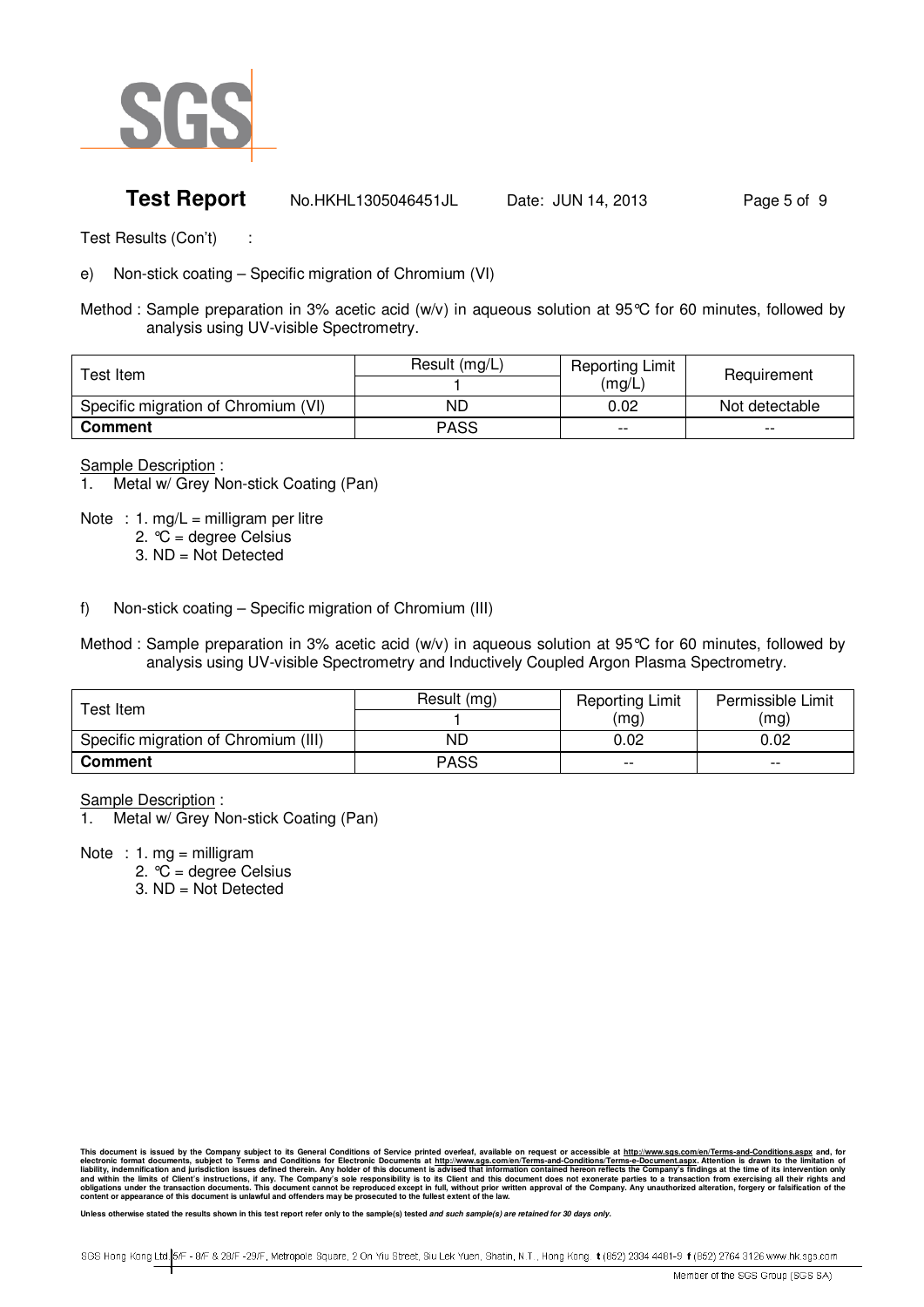

## **Test Report** No.HKHL1305046451JL Date: JUN 14, 2013 Page 6 of 9

Test Results (Con't) :

g) Non-stick coating – Specific migration of Perfluorooctanoic acid (PFOA)

Method : Sample Preparation with reference to EN13130-1:2002, followed by analysis using Liquid Chromatography Mass Spectrometry (LC-MS).

| Simulant Used                         | <b>Test Condition</b>        | Result<br>$(mq/dm^2)$ | Reporting<br>Limit<br>$(mq/dm^2)$ | Permissible<br>Limit<br>(mg/dm' |
|---------------------------------------|------------------------------|-----------------------|-----------------------------------|---------------------------------|
| 3% Acetic Acid (W/V) Aqueous Solution | 60 minutes at 95 $\degree$ C | ND                    | 0.002                             | 0.005                           |
| <b>Comment</b>                        | --                           | <b>PASS</b>           | $- -$                             | $- -$                           |

Sample Description :

Metal w/ Grey Non-stick Coating (Pan)

- Note : 1. mg/dm<sup>2</sup> = milligram per square decimeter
	- 2.  $°C = degree Celsius$
	- 3. ND = Not Detected

#### **2) German Food, Articles of Daily Use and Feed Code of September 1, 2005 (LFGB), Section 30.**

- a) Metal Extractable heavy metals
- Method : Sample preparation in 3% acetic acid (w/v) in aqueous solution at 100°C for 2 hours with reference to EN13130-1:2004 for selection of test method, followed by analysis using Inductively Coupled Argon Plasma Spectrometry (ICP).

| Test Item                 | Result (mg/kg)<br><b>Reporting Limit</b> |         | <b>Recommended Limit</b> |
|---------------------------|------------------------------------------|---------|--------------------------|
|                           |                                          | (mg/kg) | (mg/kg)                  |
| Extractable Chromium      | ND                                       | 0.05    |                          |
| <b>Extractable Nickel</b> | ND.                                      | 0.05    | 0.07                     |
| <b>Extractable Lead</b>   | ND.                                      | 0.01    | 0.02                     |
| Extractable Cadmium       | ND                                       | 0.002   | 0.002                    |
| <b>Extractable Copper</b> | ND.                                      | 0.10    | 5                        |
| <b>Extractable Cobalt</b> | <b>ND</b>                                | 0.01    | 0.05                     |
| Extractable Aluminium     | 0.27                                     | 0.20    | 2                        |
| Extractable Manganese     | ND.                                      | 0.25    | 0.6                      |
| <b>Comment</b>            | <b>PASS</b>                              |         |                          |

Sample Description :

Metal w/ Grey Non-stick Coating (Pan)

Note : 1. mg/kg = milligram per kilogram of foodstuff in contact with

- 2.  $°C = degree Celsius$
- 3. ND = Not Detected

Unless otherwise stated the results shown in this test report refer only to the sample(s) tested and such sample(s) are retained for 30 days only

This document is issued by the Company subject to its General Conditions of Service printed overleaf, available on request or accessible at <u>http://www.sqs.com/en/Terms-and-Conditions.aspx</u> and, for the limits of Client's

SGS Hong Kong Ltd. 5/F - 8/F & 28/F -29/F, Metropole Square, 2 On Yiu Street, Siu Lek Yuen, Shatin, N.T., Hong Kong. t (852) 2334 4481-9 f (852) 2764 3126 www.hk.sgs.com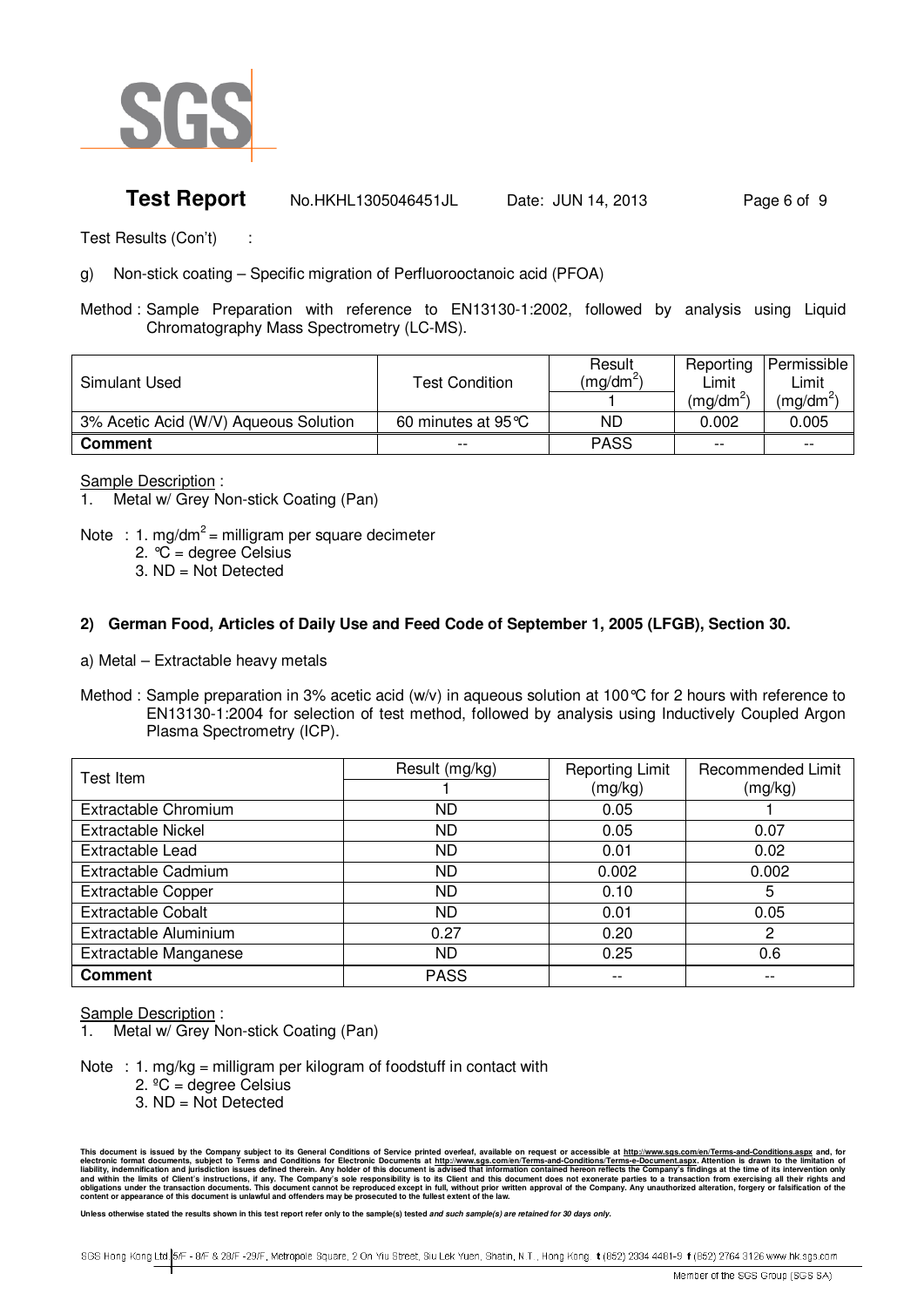

## **Test Report** Mo.HKHL1305046451JL Date: JUN 14, 2013 Page 7 of 9

Test Results (Con't) :

### **3) German Food, Articles of Daily Use and Feed Code of September 1, 2005 (LFGB), Section 31.**

a) Sensory examination – odour and taste test

Method : With reference to DIN10955:2004-06.

| Test Item                                     | Result      | Permissible Limit |  |
|-----------------------------------------------|-------------|-------------------|--|
|                                               |             |                   |  |
| Sensorial examination odour (Intensity scale) |             | 2.5               |  |
| Sensorial examination taste (Intensity scale) |             | 2.5               |  |
| <b>Comment</b>                                | <b>PASS</b> | $- -$             |  |

Sample Description :

Metal w/ Grey Non-stick Coating (Pan)

- Note : Intensity scale :
	- 0 no perceptible deviation
	- 1 deviation just perceptible
	- 2 moderate deviation
	- 3 distinct deviation
	- 4 large deviation

#### **4) Council of Europe Resolution AP (2004) 1**

a) Non-stick Coating – Overall migration

EN 1186-14:2002 substitute test.

| Simulant Used                         | <b>Test Condition</b>     | Result<br>(mg/kg) | Reporting<br>Limit<br>(mg/kg) | Permissible<br>Limit<br>(mg/kg) |
|---------------------------------------|---------------------------|-------------------|-------------------------------|---------------------------------|
| 3% Acetic Acid (W/V) Aqueous Solution | 2 hours at 100 °C         | ND                | 5.0                           | 60                              |
| 50% Ethanol (V/V) Aqueous Solution    | 2 hours at 100 °C         | ND                | 5.0                           | 60                              |
| Fatty food substitute                 |                           |                   |                               |                                 |
| 95% Ethanol                           | 6 hours at $60^{\circ}$ C | ND                | 5.0                           | 60                              |
| Isooctane                             | 4 hours at 60 $\degree$ C | ND                | 5.0                           | 60                              |
| <b>Comment</b>                        |                           | <b>PASS</b>       |                               | --                              |

#### Sample Description :

- 1. Metal w/ Grey Non-stick Coating (Pan)
- Note : 1. mg/kg = milligram per kilogram of foodstuff in contact with
	- 2.  $^{\circ}C$  = degree Celsius
	- 3. ND = Not Detected

Method : With reference to EN 1186-1:2002 for selection of conditions and test methods; EN 1186-9:2002 aqueous food simulants by article filling method;

This document is issued by the Company subject to its General Conditions of Service printed overleaf, available on request or accessible at <u>http://www.sqs.com/en/Terms-and-Conditions.aspx</u> and, for the limits of Client's

Unless otherwise stated the results shown in this test report refer only to the sample(s) tested and such sample(s) are retained for 30 days only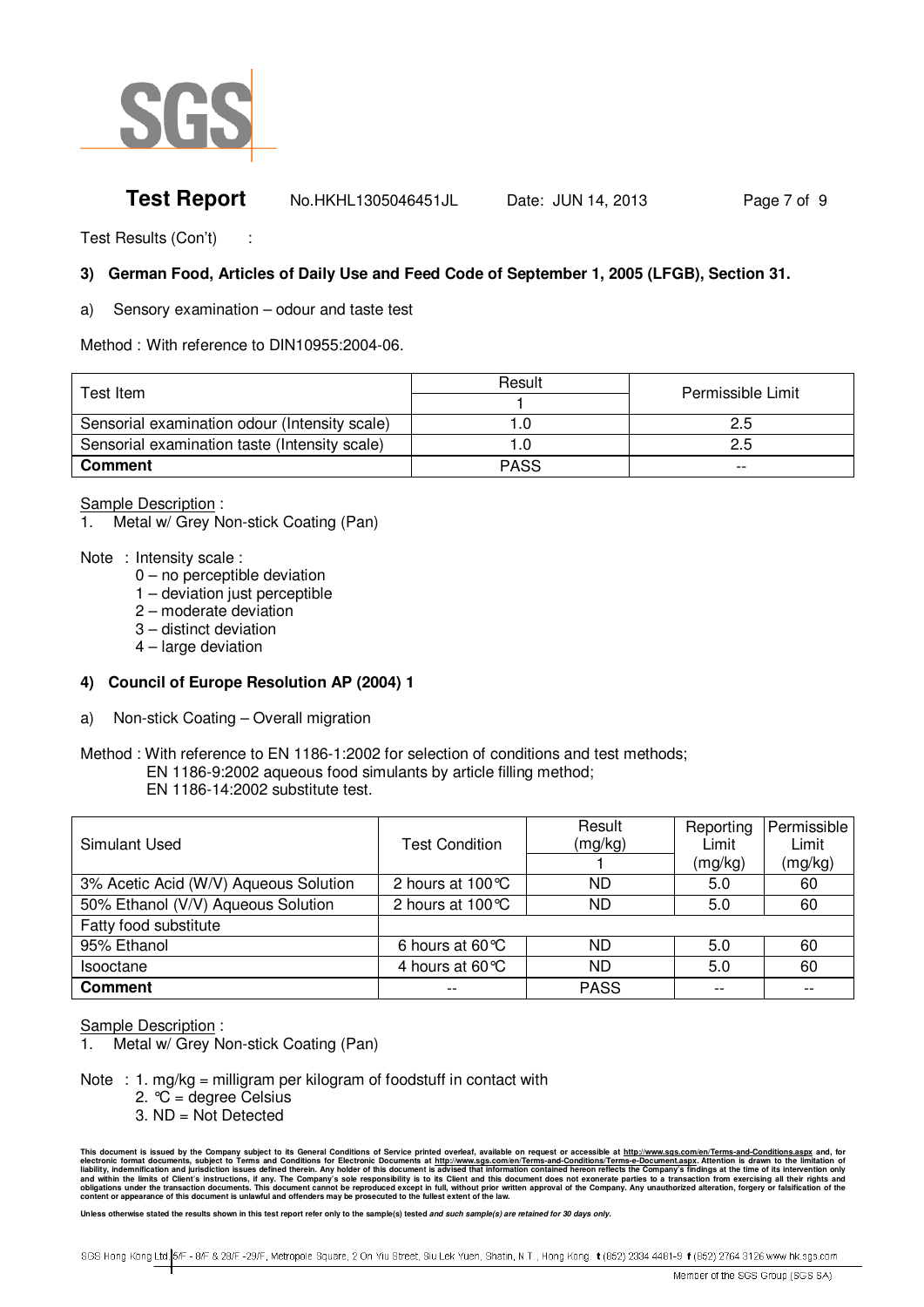

## **Test Report** Mo.HKHL1305046451JL Date: JUN 14, 2013 Page 8 of 9

Test Results :

### **5) European Directive 84/500/EEC and its amendment 2005/31/EC – Leachable Lead and Cadmium**

Method : With reference to European Directive 84/500/EEC and its amendment 2005/31/EC. Analysis was performed by Atomic Absorption Spectrometry.

| Test Item                          | Results     | Reporting | Category 2 |
|------------------------------------|-------------|-----------|------------|
|                                    |             | Limit     | Limit      |
| Released Lead (mg/L)               | <b>ND</b>   | 0.1       | 4.0        |
| Released Cadmium (mg/L)            | <b>ND</b>   | 0.01      | 0.3        |
| Volume of 4% Acetic acid used (mL) | 2100        |           |            |
| Height (mm)                        | 52          | $- -$     | $-$        |
| Diameter (mm)                      | 240         |           |            |
| <b>Comment</b>                     | <b>PASS</b> |           |            |

Sample Description :

1. Metal w/ Grey Non-stick Coating (Pan)

Note : 1. mg/L = milligram per liter

2. ND = Not Detected

Remark : 1. Category 1 – Articles which cannot be filled and articles which can be filled, the internal depth of which does not exceed 25 mm.

- 2. Category 2 Articles, not in categories 1 or 3, which can be filled.
- 3. Category 3 − Cooking ware; packaging and storage vessels having a capacity of more than three litres.

### **6) US FDA 21 CFR 175.300 – Determination of Amount of Extractives**

Method : With reference to US FDA 21 CFR 175.300.

For repeated use :

| Extractants            | <b>Test Condition</b> | Result<br>(mg/inch <sup>2</sup> ) | Reporting<br>Limit<br>(mg/inch <sup>2</sup> ) | Permissible<br>Limit<br>(mg/inch <sup>2</sup> ) | <b>Limit Related</b><br>to 0.005% of<br><b>Water Capacity</b><br>(mg/inch <sup>2</sup> ) |
|------------------------|-----------------------|-----------------------------------|-----------------------------------------------|-------------------------------------------------|------------------------------------------------------------------------------------------|
| <b>Distilled Water</b> | 250°F for 2 hours     | <b>ND</b>                         | 1.0                                           | 18                                              | 1.14                                                                                     |
| 8% Alcohol             | 250°F for 2 hours     | <b>ND</b>                         | 1.0                                           | 18                                              | 1.14                                                                                     |
| n-Heptane              | 150°F for 2 hours     | <b>ND</b>                         | 1.0                                           | 18                                              | 1.14                                                                                     |
| <b>Comment</b>         | --                    | <b>PASS</b>                       | $- -$                                         | $- -$                                           | --                                                                                       |

Sample Description :

Metal w/ Grey Non-stick Coating (Pan)

Note : 1. mg/inch<sup>2</sup> = milligram per square inch

- 2.  $P =$  degrees Fahrenheit
- 3. ND = Not Detected

This document is issued by the Company subject to its General Conditions of Service printed overleaf, available on request or accessible at <u>http://www.sqs.com/en/Terms-and-Conditions.aspx</u> and, for the limits of Client's

Unless otherwise stated the results shown in this test report refer only to the sample(s) tested and such sample(s) are retained for 30 days only

SGS Hong Kong Ltd. 5/F - 8/F & 28/F -29/F, Metropole Square, 2 On Yiu Street, Siu Lek Yuen, Shatin, N.T., Hong Kong. t (852) 2334 4481-9 f (852) 2764 3126 www.hk.sgs.com